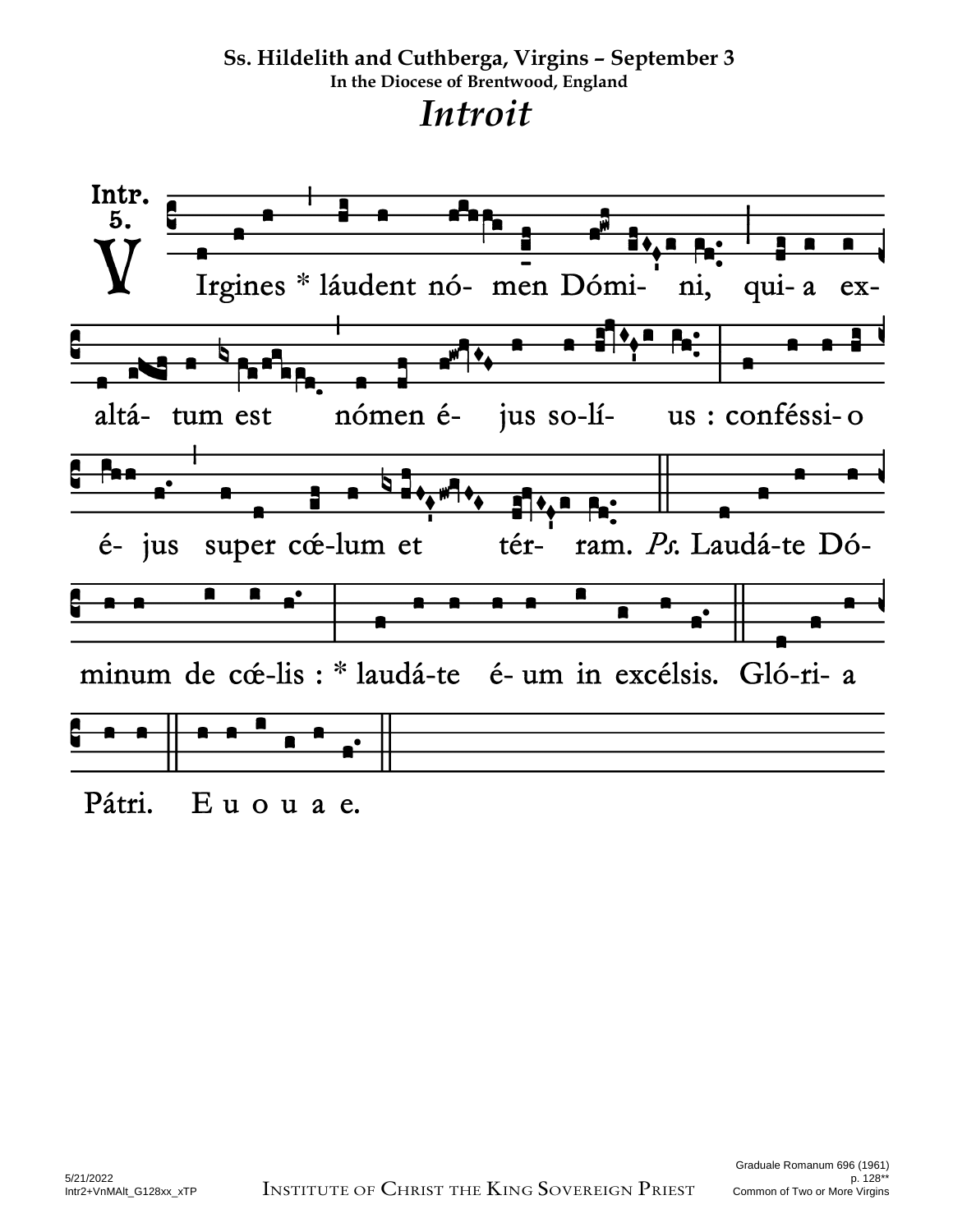## **Ss. Hildelith and Cuthberga, Virgins – September 3** *Gradual*



Grad2+VnMAlt\_G129xx INSTITUTE OF CHRIST THE KING SOVEREIGN PRIEST Common of Two or More Virgins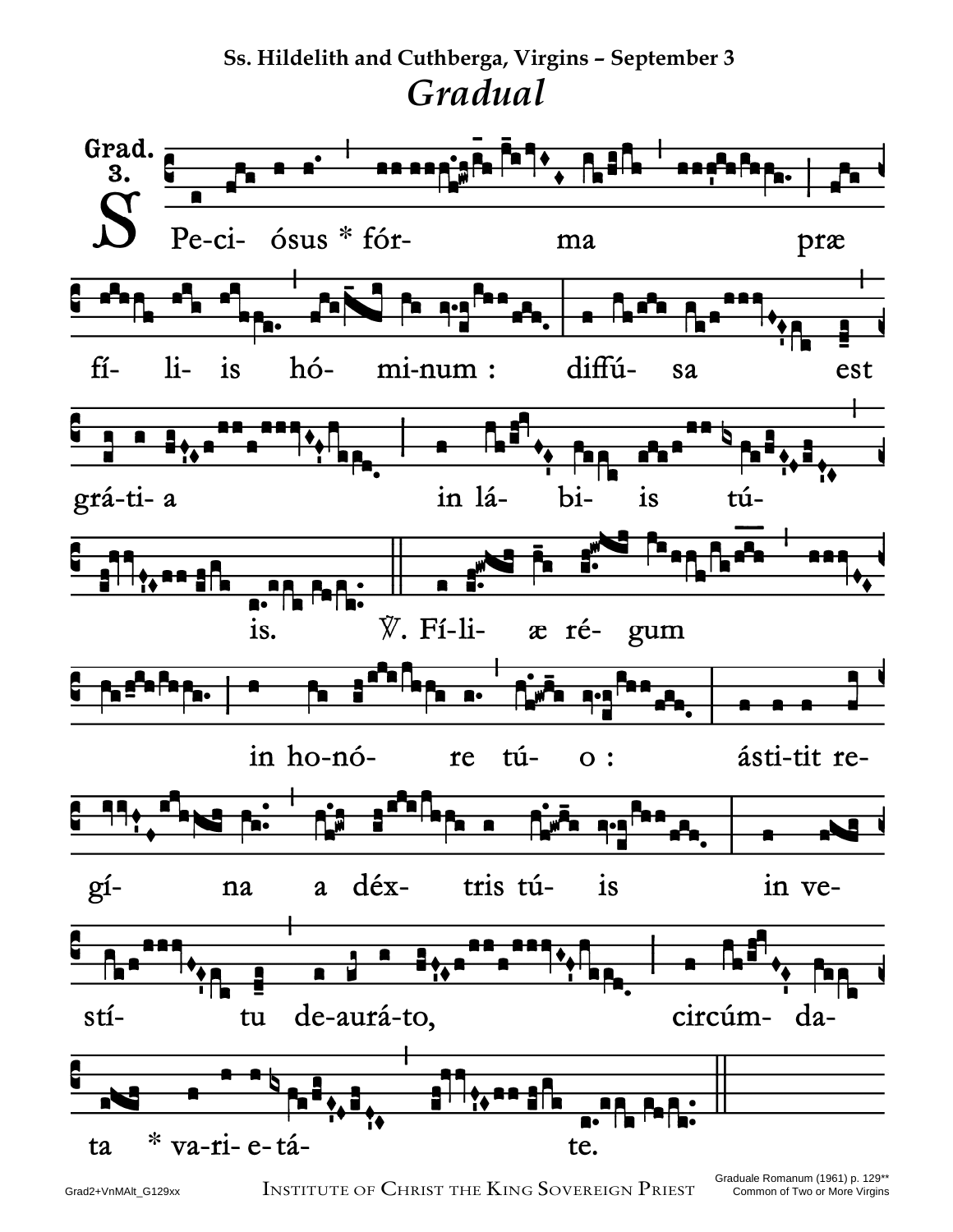**Ss. Hildelith and Cuthberga, Virgins – September 3 In the Diocese of Brentwood, England**  *Alleluia* 

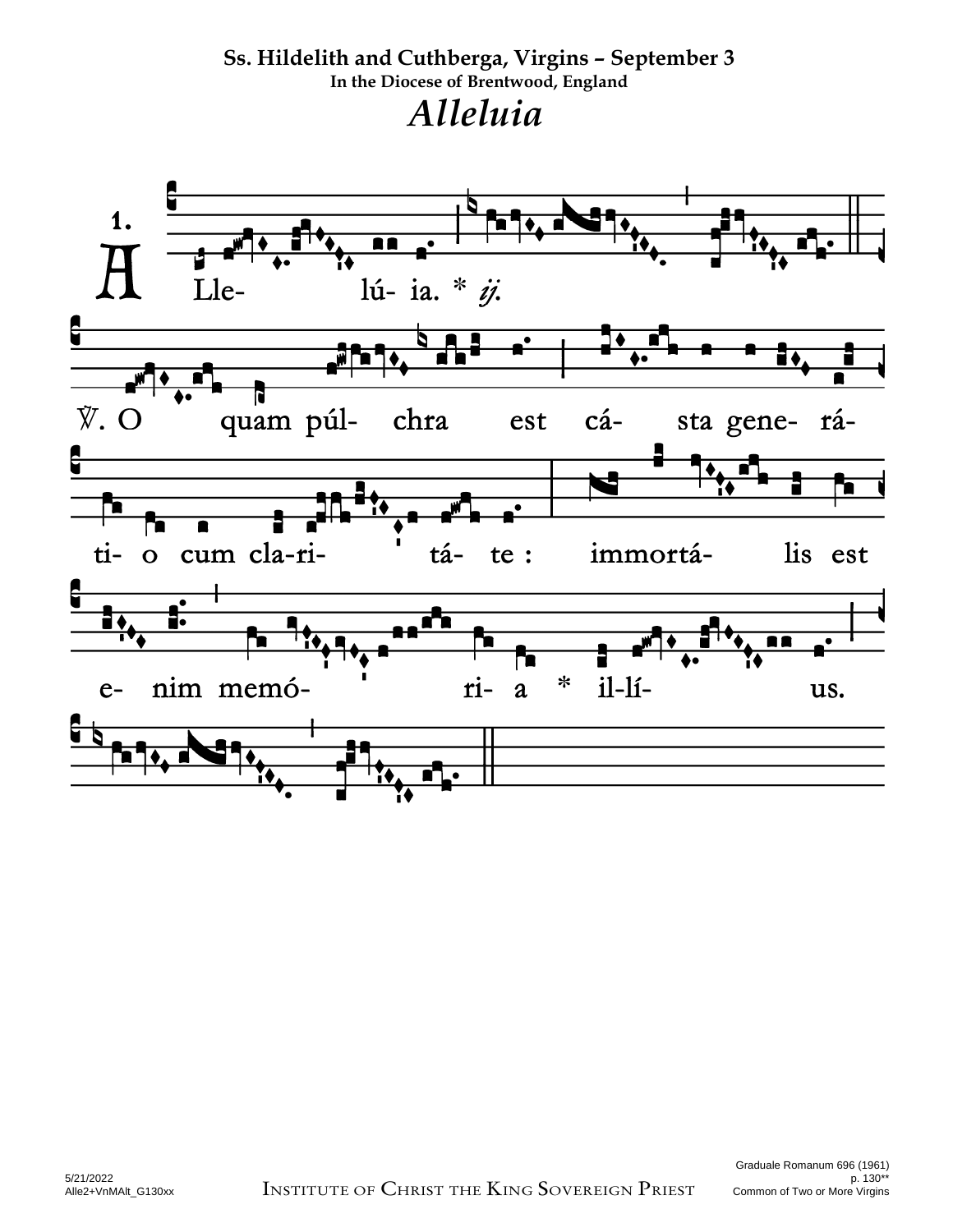**Ss. Hildelith and Cuthberga, Virgins – September 3 In the Diocese of Brentwood, England**  *Offertory*